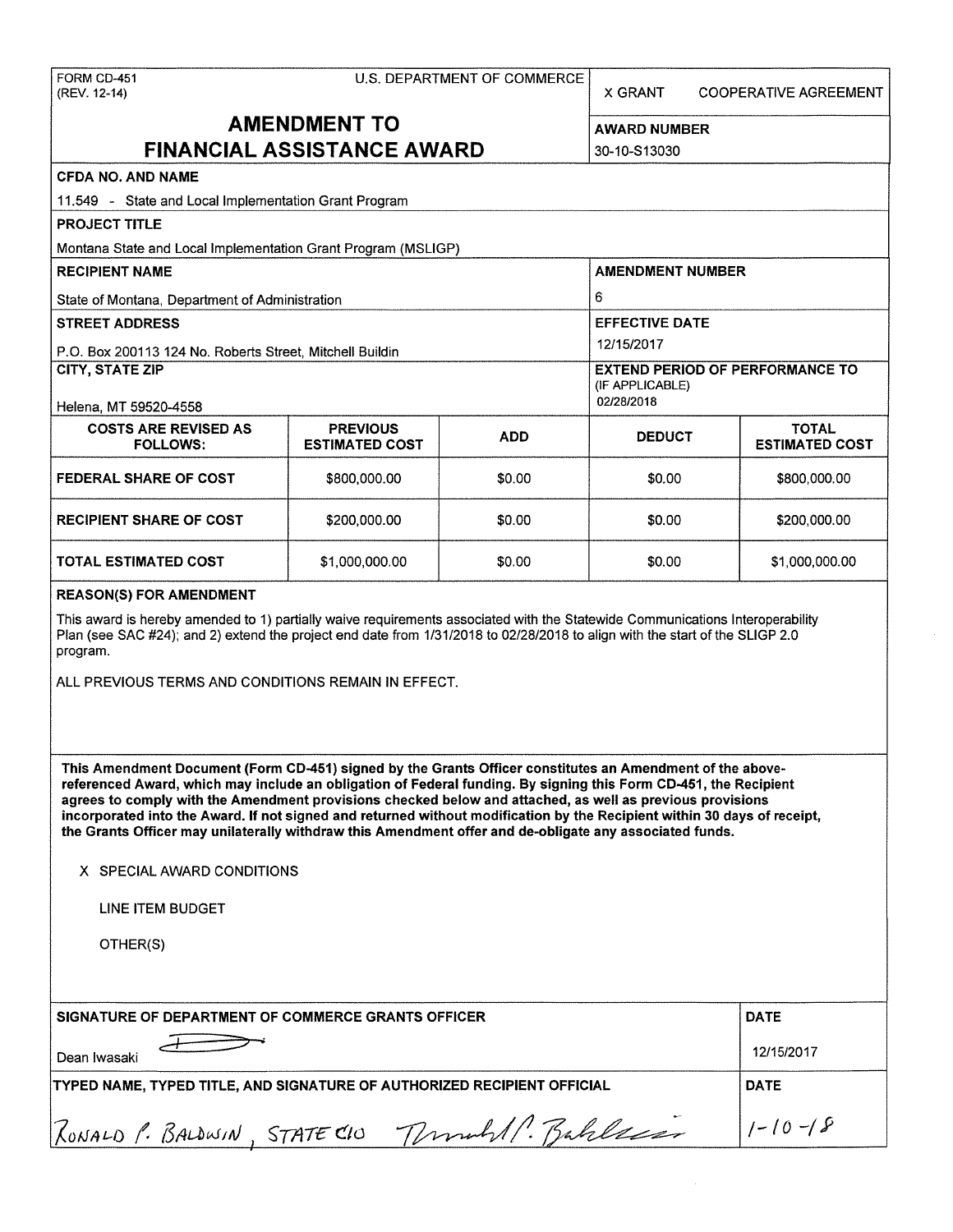Award Number: 30-10-S13030, Amendment Number 6 Federal Program Officer: Michael Dame Requisition Number: 17012 Employer Identification Number: 810302402 Dun & Bradstreet No: 138184833 Recipient ID: 3045183 Requestor ID: 3045183

## **Award ACCS Information**

| <b>Bureau</b><br>$Code$ $ FCFY $ |      | <b>Project-Task</b> | <b>Org Code</b>        | <b>Obi Class</b> | <b>Obligation Amount</b> |
|----------------------------------|------|---------------------|------------------------|------------------|--------------------------|
|                                  | 2013 | 8150000-000         | 11-00-0000-00-00-00-00 | 41-19-00-00      | \$0.00                   |

### **Award Contact Information**

| <b>Contact Name</b>  | <b>Contact Type</b> | Email           | <b>Phone</b> |
|----------------------|---------------------|-----------------|--------------|
| Mr. Quinn Ness       | Administrative      | qness@mt.gov    | 406-444-6134 |
| Mr. Ronald P Baldwin | Technical           | rbaldwin@mt.gov | 406-444-2700 |

## **NIST Grants Officer:**

Nuria Martinez 100 Bureau Drive, MS 1650 Gaithersburg, MD 20899-1650 (301) 975-6215

## **NIST Grants Specialist:**

Samantha Wigglesworth 100 Bureau Drive, MS 1650 Gaithersburg, MD 20899-1650 (301) 975-4166